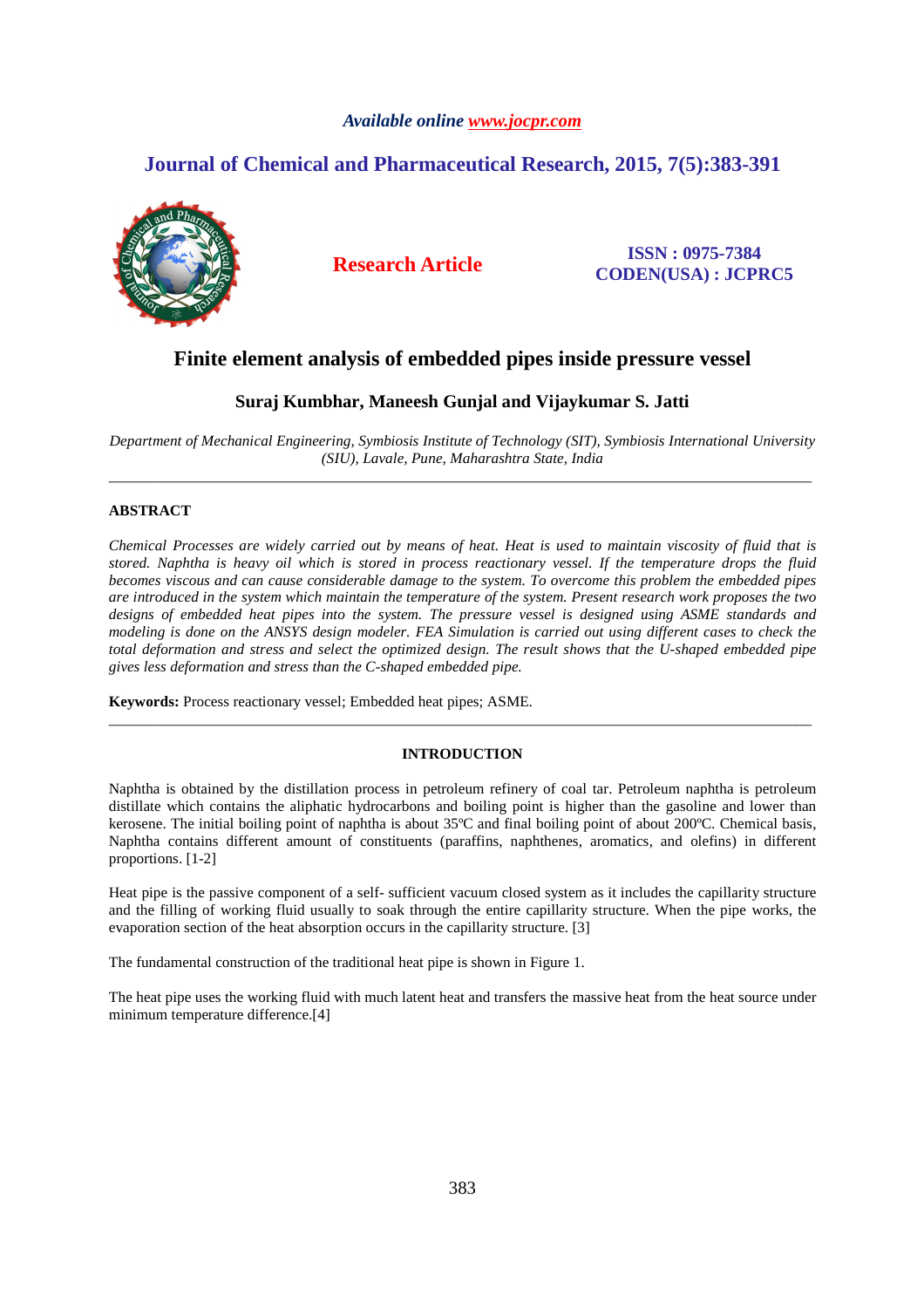

**Fig 1.The basic structure of conventional heat pipe [3]** 

Although the heat pipe has good thermal performance for lowering the temperature of the heat source, its operating limitation is the key design issue called the critical heat flux or the heat capacity quantity.



**Fig 2.Basic layout of Process reactionary vessel with embedded pipes** 

Figure 2 illustrates the working of process reactionary vessel with embedded heat pipe. Heavy oil is stored in the vessel called as process volume (Vs). This oil is stored for further process at a certain temperature to avoid the phase change. For that embedded heat pipe are inserted in the vessel and hot gas is allowed to pass through it by maintaining pressure difference. Due to pressure and temperature difference the uneven thermal stresses are developed in the system which will compromise the safety of the structure. So to avoid this optimum embedded pipe is needed to stabilize the design.

**DESIGN OF PRESSURE VESSEL AS PER ASME CODES MATERIAL PROPERTIES** [7] Carbon steel ASME SA516 Grade 70

Maximum allowable stress  $(S) = 20000 \text{ psi} = 138 \text{ MPa}$ Modulus of elasticity  $E = 200$  GPa Poisson's ratio  $\mu = 0.29$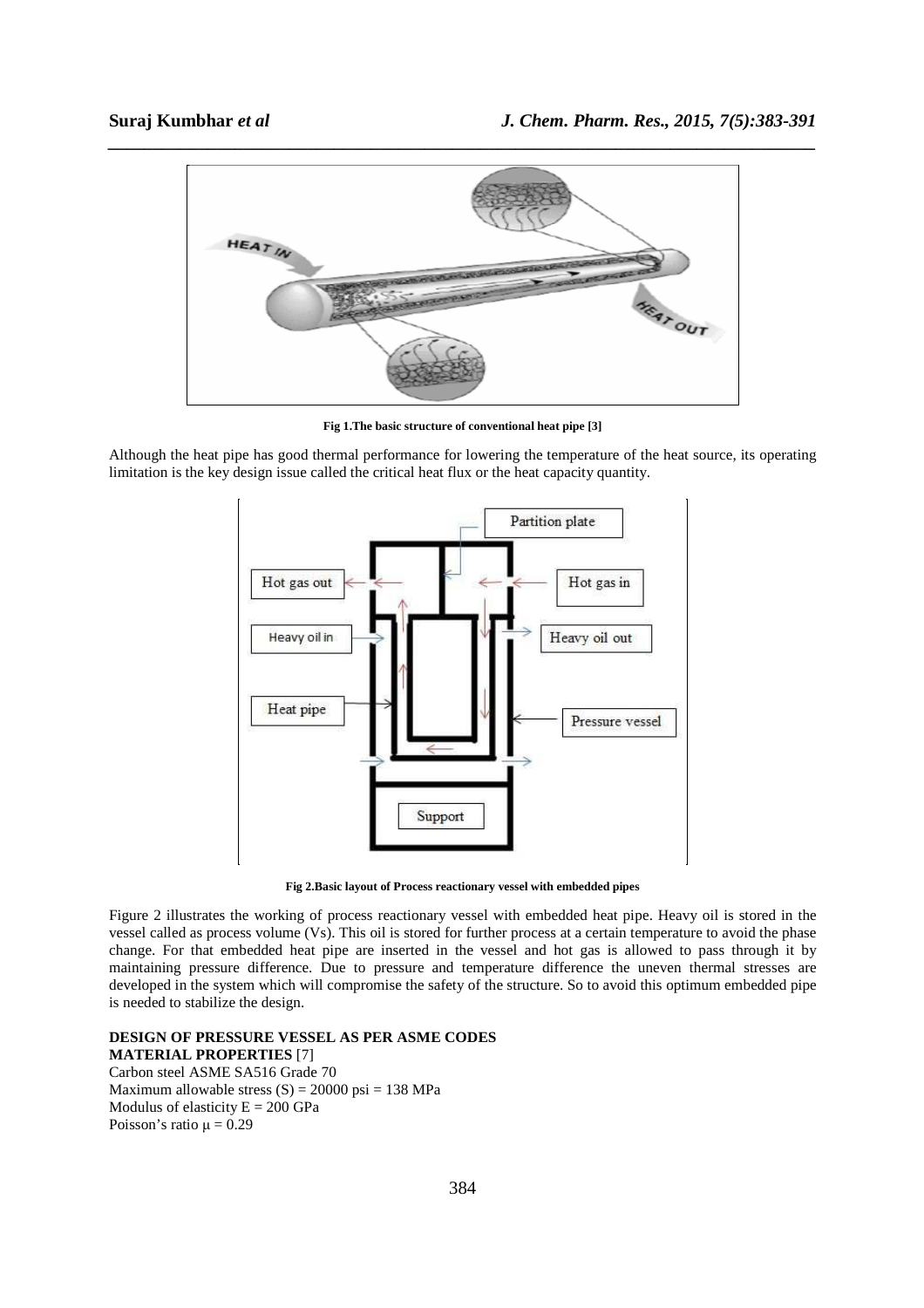# **SHELL THICKNESS**

S= 138MPa  $E_l$ =0.7 longitudinal seam efficiency (circumferential stress)  $E_e$ =0.85circ seam efficiency (longitudinal stress)  $P_i = 0.3859$  MPa  $\overrightarrow{R}$  = 2500mm Corrosion Allowance  $(CA) = 6$ 

# **From ASME SECTION VIII, div –I, UG27**

Thickness of shell due to internal pressure [6-7]  $=(P_i * R)/(S * E - 0.6 * P)$  $=(0.3859*2500)/(138*0.7-0.6*0.3859)$  $t_a = 10.01$ mm  $t_b = (P_i * R)/(2 * (S * E) + 0.4 * P)$  $=(0.3859*2500)/(2*(138*0.85)+0.4*0.3859)$  $t_b = 4.109$ mm  $T_{req}$ = Maximum  $(t_a, t_b)$  + CA  $T_{req} = 10.01 + 6$  $Treq = 16.01$ mm nt =18mm



*\_\_\_\_\_\_\_\_\_\_\_\_\_\_\_\_\_\_\_\_\_\_\_\_\_\_\_\_\_\_\_\_\_\_\_\_\_\_\_\_\_\_\_\_\_\_\_\_\_\_\_\_\_\_\_\_\_\_\_\_\_\_\_\_\_\_\_\_\_\_\_\_\_\_\_\_\_\_*

**Fig 3.Shell Model** 

### **Flat Head (UG- 32)**  Thickness of Flat Head due to internal pressure [5]  $t_h = 0.7 * d_i \left( \sqrt{P_i} / SE \right) + CA$  $=0.7*5000((\sqrt{0.3859}/138.57)+6)$  $t_h$ = 190.70mm



**Fig 4. Flat head Model**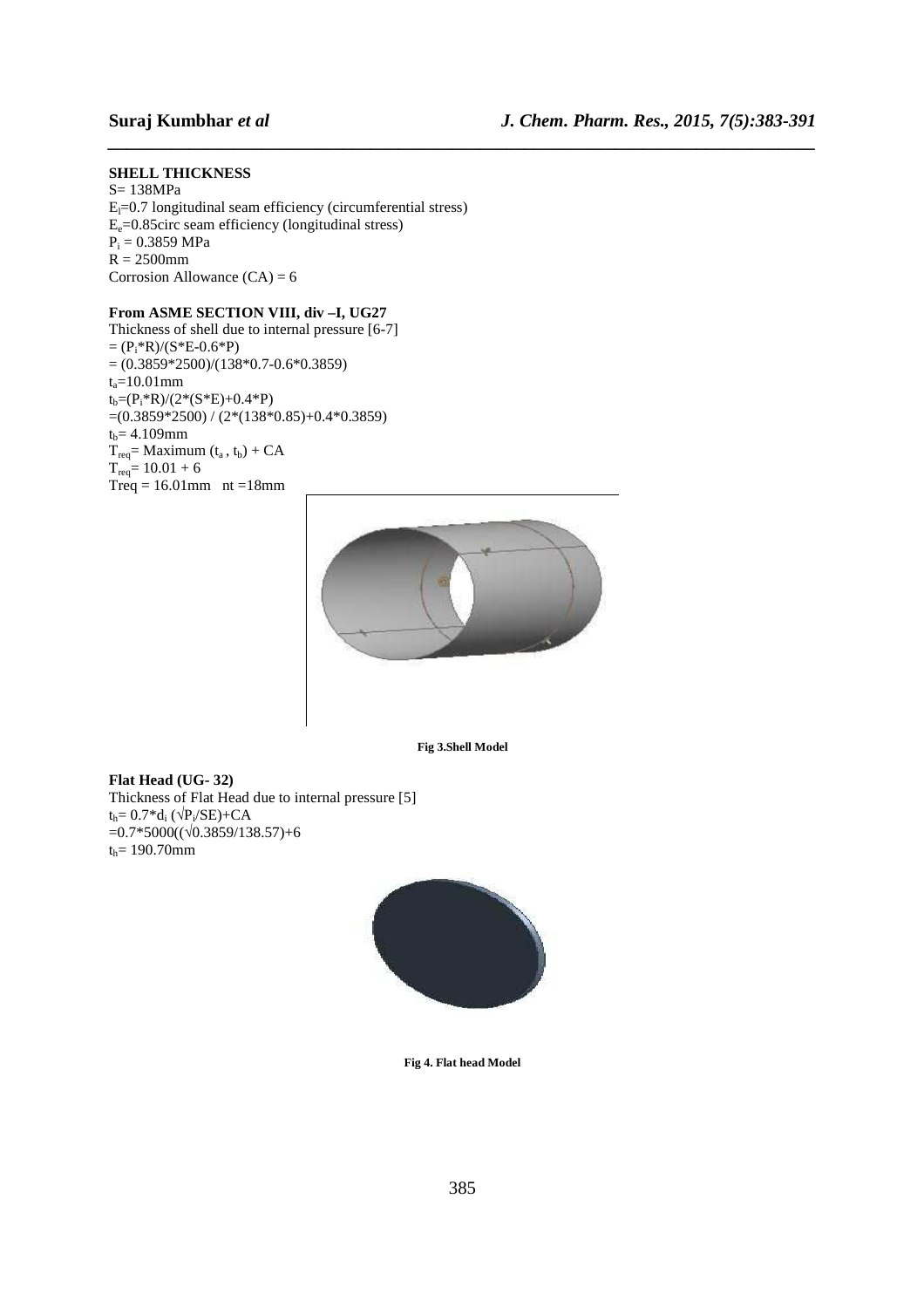# *\_\_\_\_\_\_\_\_\_\_\_\_\_\_\_\_\_\_\_\_\_\_\_\_\_\_\_\_\_\_\_\_\_\_\_\_\_\_\_\_\_\_\_\_\_\_\_\_\_\_\_\_\_\_\_\_\_\_\_\_\_\_\_\_\_\_\_\_\_\_\_\_\_\_\_\_\_\_* **Table 1 Shell Parameters**

| Internal pressure (P)                                | 0.05MPa        |
|------------------------------------------------------|----------------|
| Design temperature                                   | $60^{\circ}$ C |
| Shell height                                         | 26000mm        |
| <b>Shell Material</b>                                | SA516 Grade 70 |
| Shell Allowable Stress (at design Temperature)       | 138MPa         |
| Shell Allowable Stress (at Ambient temperature)      | 138MPa         |
| Flat Head diameter                                   | 5000mm         |
| Flat Head thickness                                  | 190.70         |
| Main Nozzle to Nozzle Centre Distance (Inlet/Outlet) | 11500mm        |

#### **Table 2 Embedded C-shape Pipe Parameter Table 3 Embedded U-shape pipes Parameter**

| Pipe diameter  | 200 <sub>mm</sub> |
|----------------|-------------------|
| Pipe thickness | 50 <sub>mm</sub>  |
| Total length   | 12000mm           |

| Pipe diameter  | $200$ mm         |
|----------------|------------------|
| Pipe thickness | 50 <sub>mm</sub> |
| Total length   | 12000mm          |
| U-shape radius | 1250mm           |



**Fig 5. C section Model Fig 6. U section model** 

#### **PREPROCESSING Shell Mesh**

Element Description

Element **shell 93** has been used in order to mesh the structure of column. It is second order shell element which supports all six degree of freedom (i.e. Translation along x, y, z axes and rotation about x, y, z axes respectively).it has both bending and membrane capabilities. Both in plane and normal loads are permitted. It also includes stress stiffening large deflection capabilities.

Thickness of shell applied as real constant value. Half of the thickness is applied above mid plane and half of the thickness is applied below the mid plane. All results are available at the mid plane. [8-9]

Number of nodes =151946

### **CAD Model**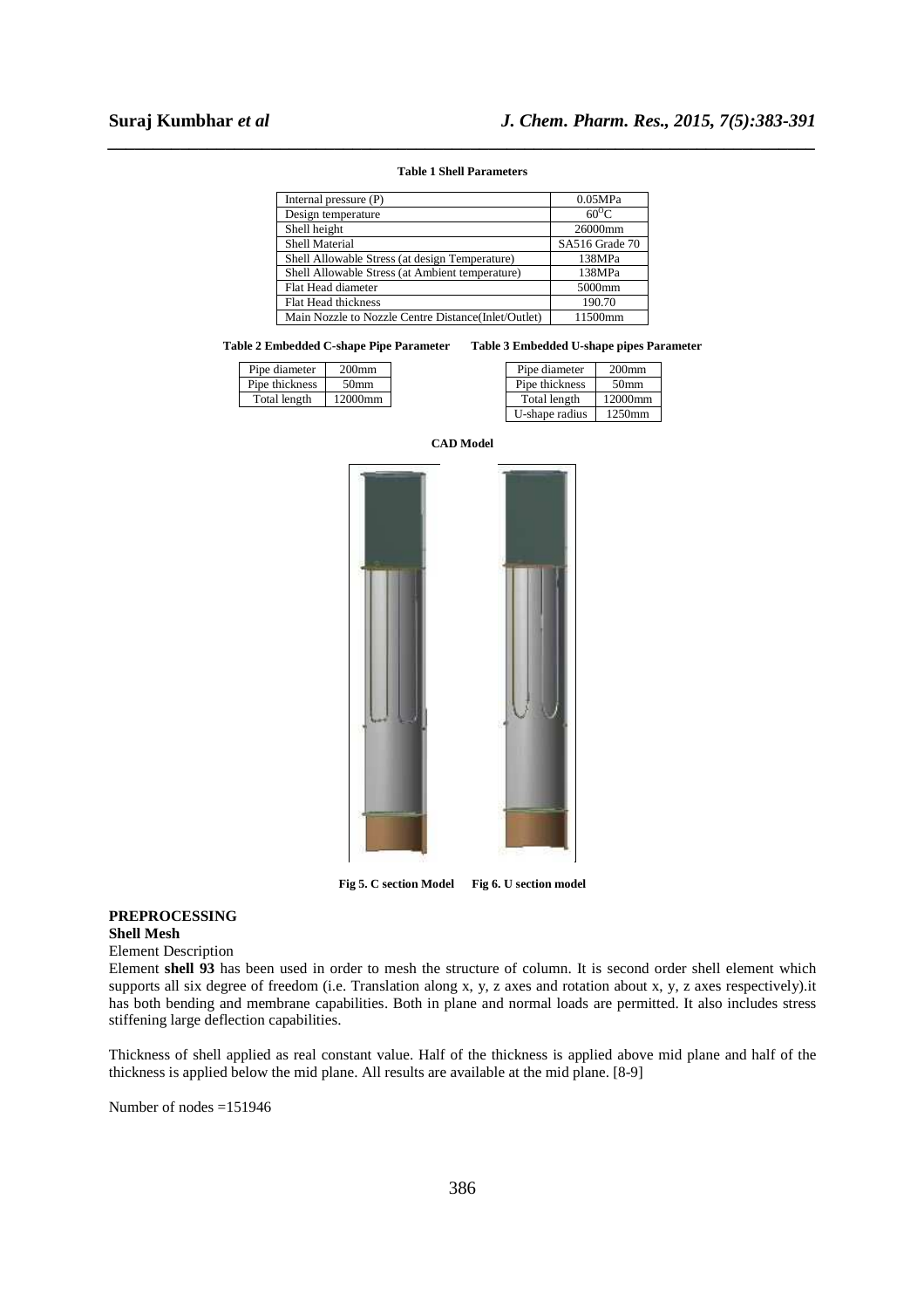# **Mesh Model**



*\_\_\_\_\_\_\_\_\_\_\_\_\_\_\_\_\_\_\_\_\_\_\_\_\_\_\_\_\_\_\_\_\_\_\_\_\_\_\_\_\_\_\_\_\_\_\_\_\_\_\_\_\_\_\_\_\_\_\_\_\_\_\_\_\_\_\_\_\_\_\_\_\_\_\_\_\_\_*

**Fig 7. Shell Mesh Model** 

# **Embedded Pipe Mesh**

Element Description

**Element SOLID186** is a higher order 3-D 20-node solid element that exhibits quadratic displacement behavior. The element is defined by 20 nodes having three degrees of freedom per node: translations in the nodal x, y, and z directions. The element supports plasticity, hyper elasticity, creep, stress stiffening, large deflection, and large strain capabilities. It also has mixed formulation capability for simulating deformations of nearly incompressible elastoplastic materials, and fully incompressible hyper elastic materials.[8-9]

### **C- Tube Mesh**



**Fig 8. C- Tube mesh**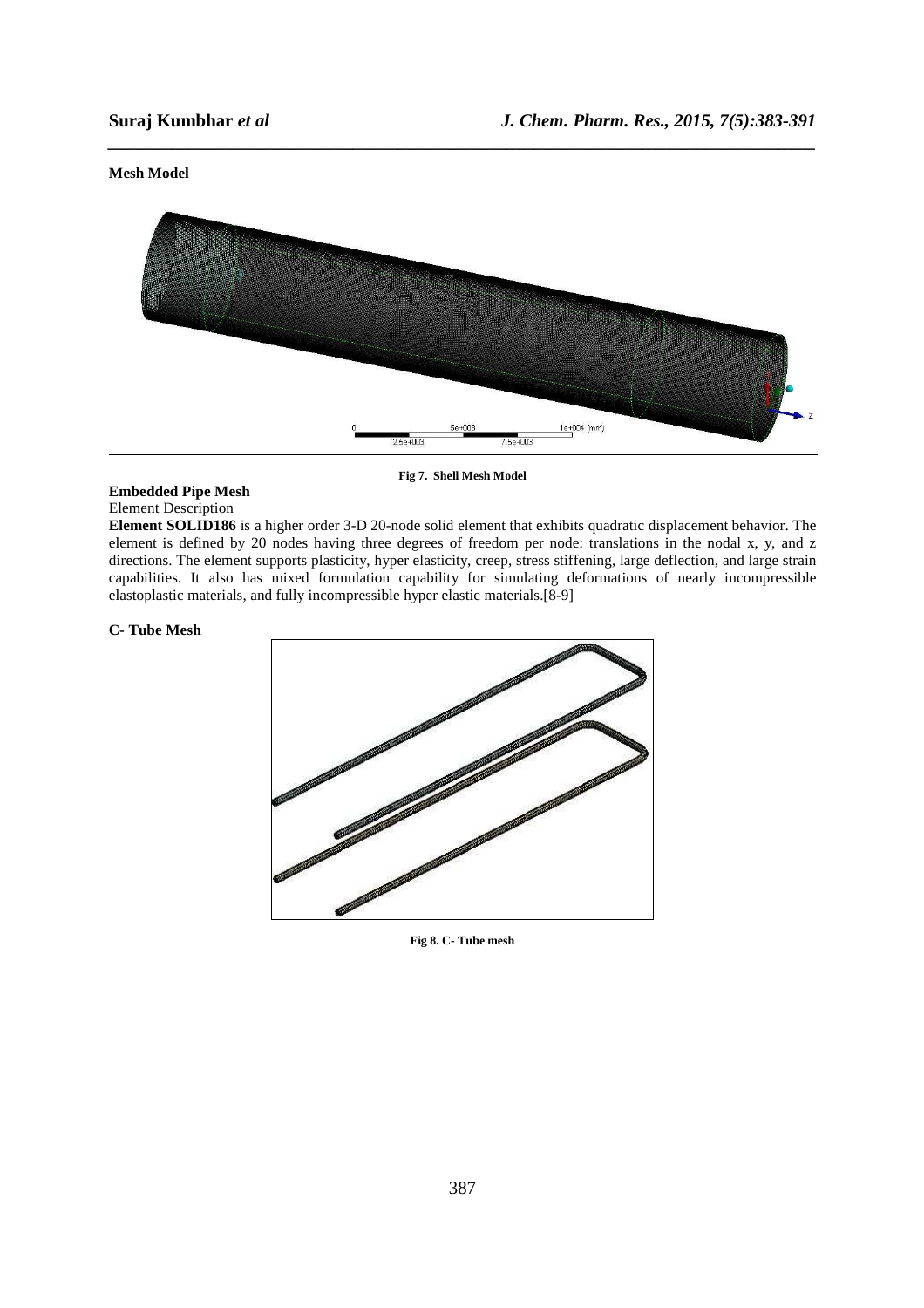#### **U- Tube mesh**



*\_\_\_\_\_\_\_\_\_\_\_\_\_\_\_\_\_\_\_\_\_\_\_\_\_\_\_\_\_\_\_\_\_\_\_\_\_\_\_\_\_\_\_\_\_\_\_\_\_\_\_\_\_\_\_\_\_\_\_\_\_\_\_\_\_\_\_\_\_\_\_\_\_\_\_\_\_\_*

**Fig 9. U- Tube mesh** 

Number of nodes for C- Pipe = 152000 Number of nodes for U- Pipe = 152170

## **Assumptions**

1. The small size nozzle, inlet-outlet pipe and other mouting and accessories are not consider for the purpose of FEA analysis.(Because the wieght of these devices are very small compared with weight of the entire column)

2. The vertical storage column is considered as thin pressure vessle because of (diameter to thickness ratio is greater than 20)

3. The cad model is meshed with second order shell element (SHELL 93)

4. The Skirt support is fix to individual cocrete column.

5. For static analysis the welding is not require to simulate because the weld material and parent material are assumed to be same(and the stress is independent from the material).therefor entire structure is consider as a continous structure.

#### **RESULTS AND DISCUSSION**

**CASE 1:** The two models which are taken should be structurally safe. In that case models are simulated for selfweight criteria. The structure is fixed at the skirt support and standard earth's gravity is applied to check the total deformation in the structure.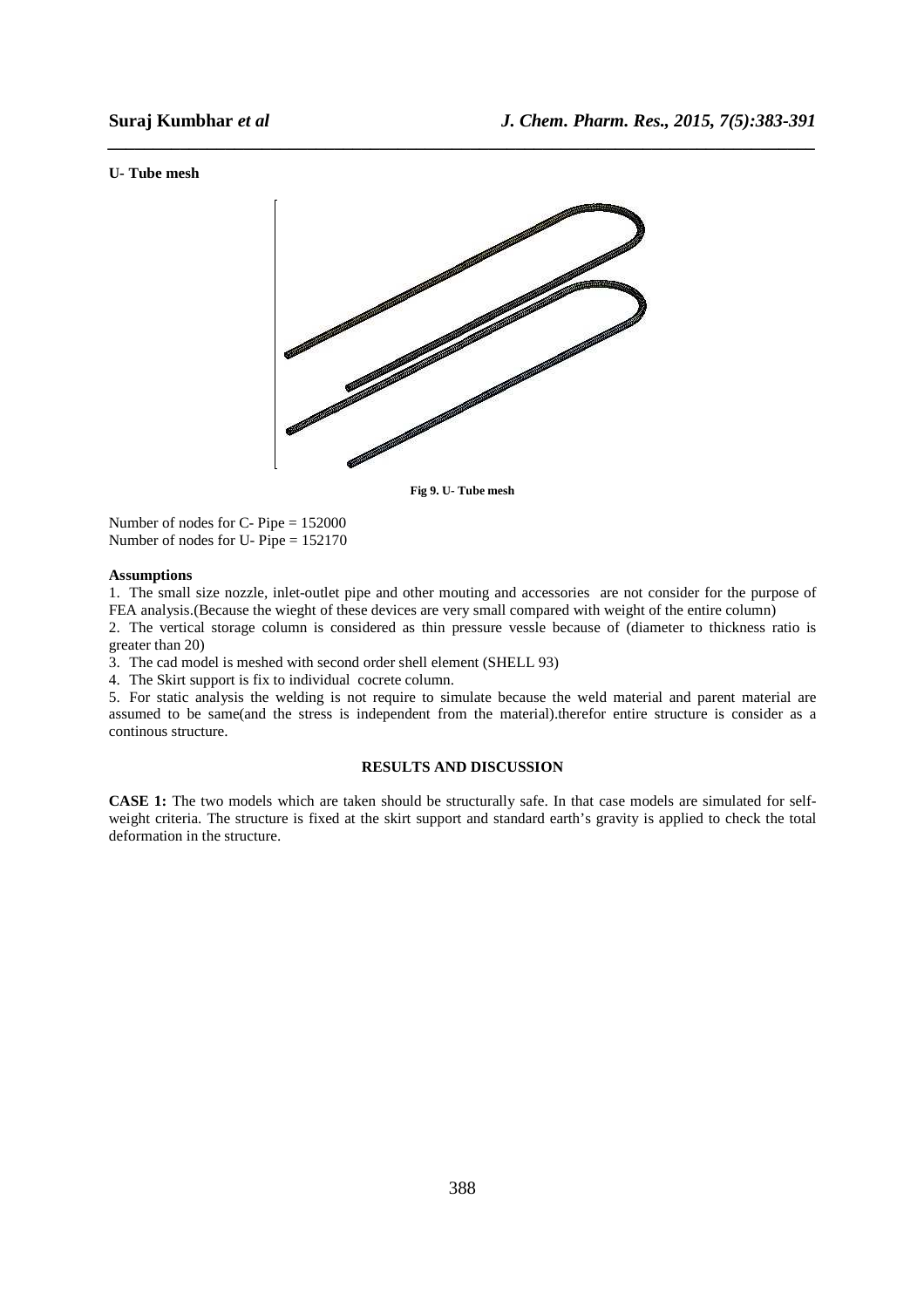

*\_\_\_\_\_\_\_\_\_\_\_\_\_\_\_\_\_\_\_\_\_\_\_\_\_\_\_\_\_\_\_\_\_\_\_\_\_\_\_\_\_\_\_\_\_\_\_\_\_\_\_\_\_\_\_\_\_\_\_\_\_\_\_\_\_\_\_\_\_\_\_\_\_\_\_\_\_\_*

### **TOTAL DEFORMATION**



 $= 86.66$  mm

As the total deformation is less than the allowable deformation both model are safe for the self weight criteria.





The allowable stress given is 138MPa according to ASME codes. As both the models are within the limits but Ushape Pipe gives less stress compared to C- shape Pipe.

**CASE 2:**Steady state temperature of 60<sup>o</sup>C is applied to the embedded pipes and internal pressure of 0.05MPa to the innner surface of the pipe.

As the vessel will be filled with Naphtha it will exibit theBuoyancy force of 14690 N to the structure. So the total deformation and stress will be checked for both the models.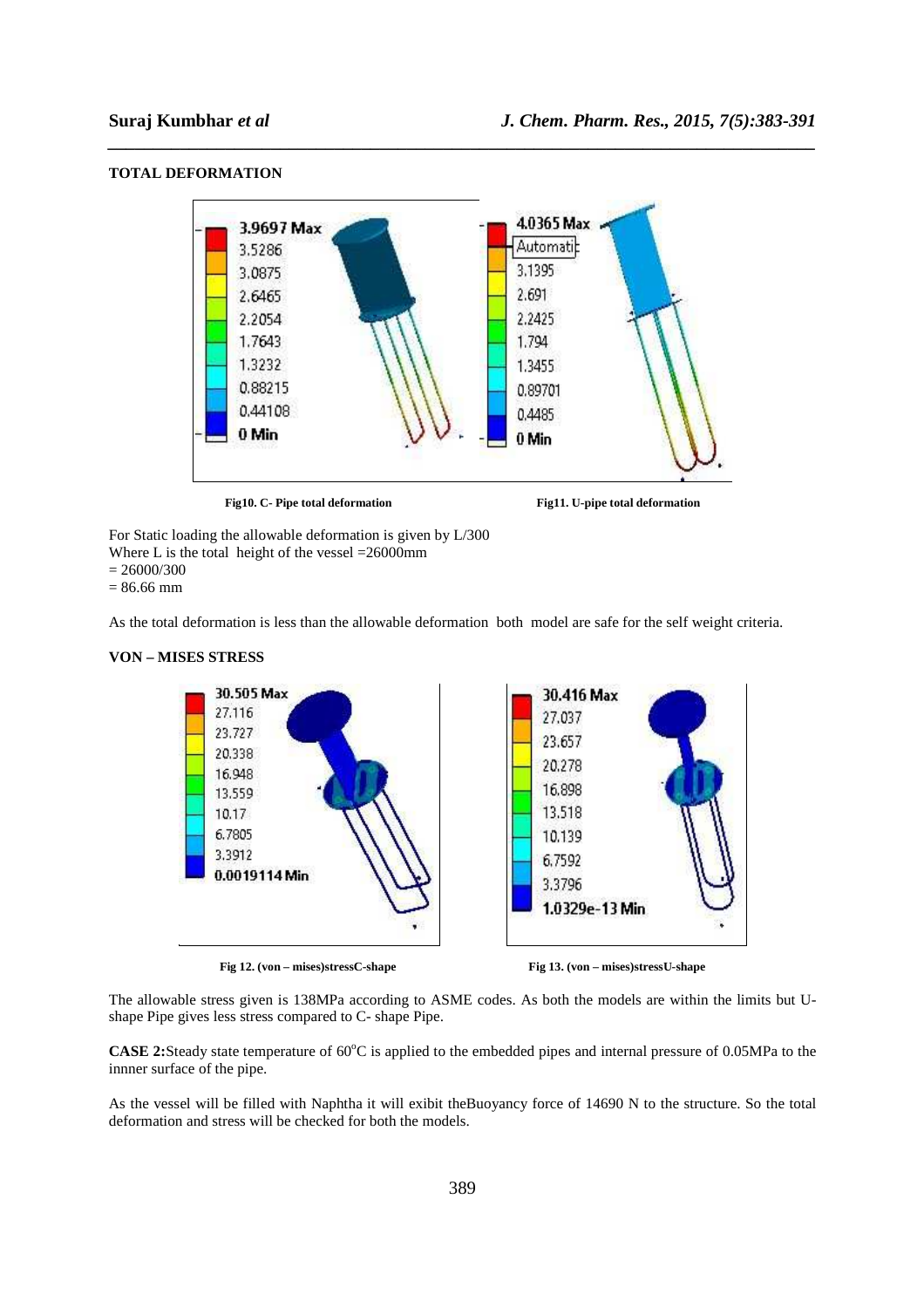**TOTAL DEFORMATION** 



*\_\_\_\_\_\_\_\_\_\_\_\_\_\_\_\_\_\_\_\_\_\_\_\_\_\_\_\_\_\_\_\_\_\_\_\_\_\_\_\_\_\_\_\_\_\_\_\_\_\_\_\_\_\_\_\_\_\_\_\_\_\_\_\_\_\_\_\_\_\_\_\_\_\_\_\_\_\_*

In case 2 comparing figure 14. And figure 15. the total deformation has negligible effect but it is clear from figure16. and figure 17.the stresses developed in C-shape is more than the U- shape embedded pipe.

| Sr. no. | Analvsis                           | C- Shape Embedded Pipe |               | U-Shape Embedded Pipe |               |
|---------|------------------------------------|------------------------|---------------|-----------------------|---------------|
|         |                                    | Deformation            | <b>Stress</b> | Deformation           | <b>Stress</b> |
|         | Self-weight                        | 3.9697mm               | 30.505MPa     | 4.0365mm              | 30.416MPa     |
|         | 60°C Temperature to Pipe, Buoyancy | 5.4816mm               | 124MPa        | 5.4914mm              | 95.359MPa     |

#### **CONCLUSION**

In this paper , numerical simulation was conducted by using FEM software on C- shape embedded pipe and Ushape embedded pipe. After comparing the simulated results of total deformation and (von- mises) stress pressure vessel with U-shape embedded pipe is structuraly safe than the pressure vessel with C-shape embedded pipe. Also the heat distribution is much efficeint.

#### **REFERENCES**

[1]Michael J Tallman;Curtis N Eng;Sun Choi;Deuk Soo Park**.** www.eptq.com**. 2010**, PTQ Q3,87. [2] S C Pandey; D K Ralli; A K Saxena; W K Alamkhan. *J of Sci& Ind. Res.***2004,** 63, pp 276-282.